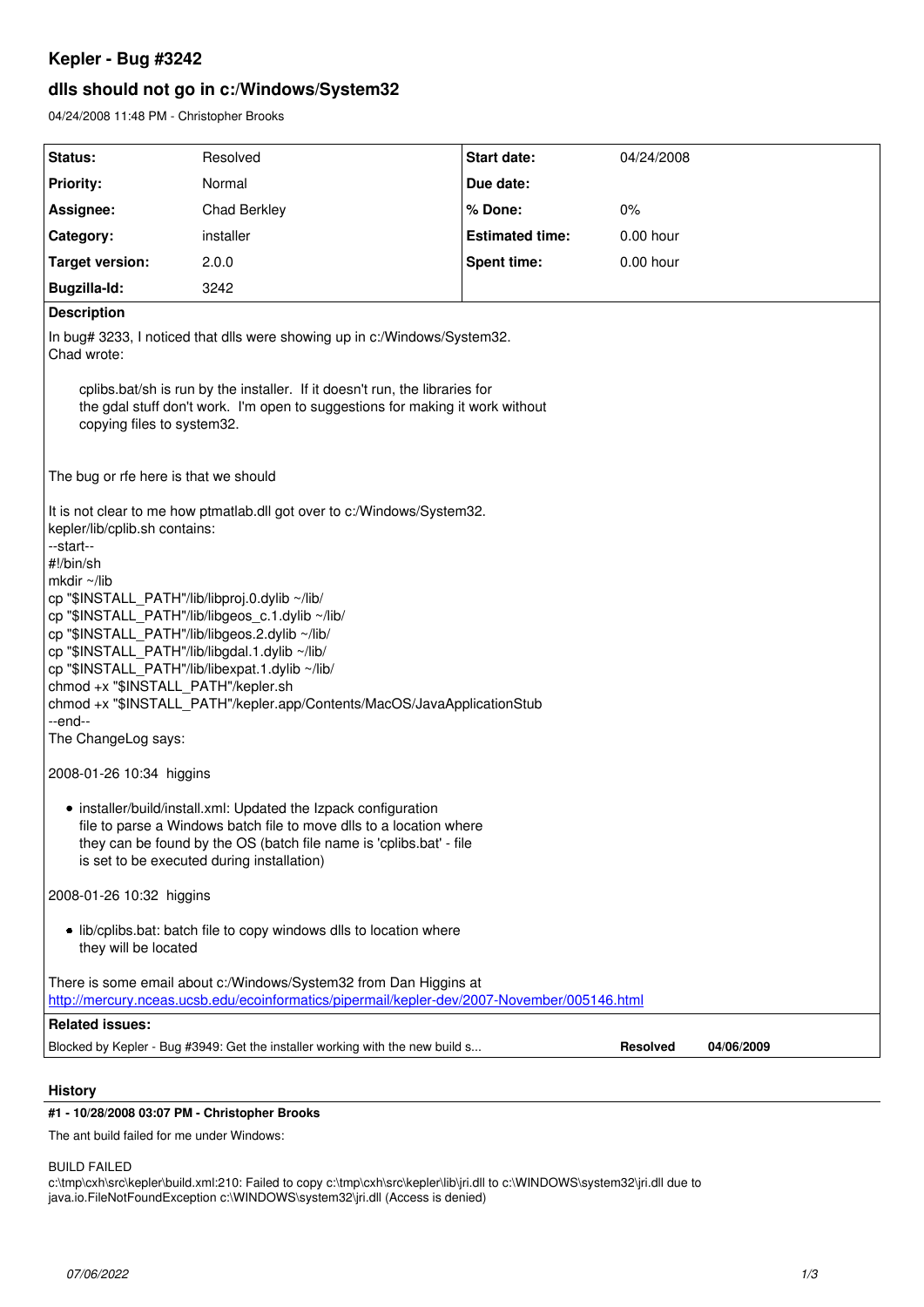The problem is that I'm not administrator on this machine in part because Eclipse is poorly behaved if multiple users are administrator and accessing a shared Eclipse installation.

A larger problem is that I consider it to be a bug to copy dlls to c:\Windows\system32. Usually this results in instability because multiple apps try to update files in this directory. A better and safer installation is to put the dll in a directory and tweak the user's path.

I'm changing this to a p2/major bug because the bug prevents new users who are not administrator from compiling from sources. Feel free to downgrade it.

# **#2 - 10/28/2008 04:12 PM - Matt Jones**

I agree that its a problem putting dll's in system32, but we've had extremely poor success trying to keep them contained in a directory. Each version of Windows and MacOS seems to change just how shared libs are loaded, so we have yet to find an effective strategy. Eventually we just gave up and put them in system32. Thanks for the bug report -- it's a good one to fix. If you know of specific ways of fixing it that works across modern windows versions and MacOS X versions please let us know. Thanks.

# **#3 - 10/28/2008 05:08 PM - Christopher Brooks**

I think the right solution is to add the proper directory to the user's path upon startup. Ptolemy does this in \$PTII/bin/vergil (which is a link to ptinvoke, which is derived by configure from ptinvoke.in).

Using a launcher program is another approach, though setting the path in an already executing program might not work.

At install time, another approach is to add a directory to the user's path. Under Windows, this requires writing a little code to munge the registry. iZpack might have this code in it somewhere.

OSGi and Webstart both have ways to manage native libraries.

I think the tricky part is getting ant to use the right path. <http://www.jguru.com/faq/view.jsp?EID=970296> suggests using <env>?

Use a nested <env> element to your <java fork="true" >

Note that it only works with fork="true" for obvious reasons. The env elements are described in the documentation of the exec task. Then env sub element is available in the java task since ant 1.5.

I don't do ant, so maybe an ant guru could take a look?

### **#4 - 04/03/2009 02:32 PM - Chad Berkley**

Possibly look into this with the new installer.

#### **#5 - 04/20/2009 02:19 PM - Christopher Brooks**

I'm the reporter on this bug, I noticed it was assigned to Dan Higgins so I'm reassigning it to Chad as he is working on the installer.

The acceptance test for this bug is to install under Windows with a non-Administrator account.

#### **#6 - 05/01/2009 02:00 PM - Chad Berkley**

On windows XP, if the dlls are not in the System32 directory, I get the following error:

ptolemy.kernel.util.IllegalActionException: in .GARP\_MultipleSpecies-V.manager

Because:

C:\project\kepler\common\lib\garp.dll: Can't find dependent libraries

at ptolemy.actor.Manager.execute(Manager.java:465)

at ptolemy.actor.Manager.run(Manager.java:1109)

at ptolemy.actor.Manager\$3.run(Manager.java:1150)

Caused by: java.lang.UnsatisfiedLinkError: C:\project\kepler\common\lib\garp.dll: Can't find dependent libraries

at java.lang.ClassLoader\$NativeLibrary.load(Native Method)

at java.lang.ClassLoader.loadLibrary0(ClassLoader.java:1751)

at java.lang.ClassLoader.loadLibrary(ClassLoader.java:1676)

at java.lang.Runtime.loadLibrary0(Runtime.java:822)